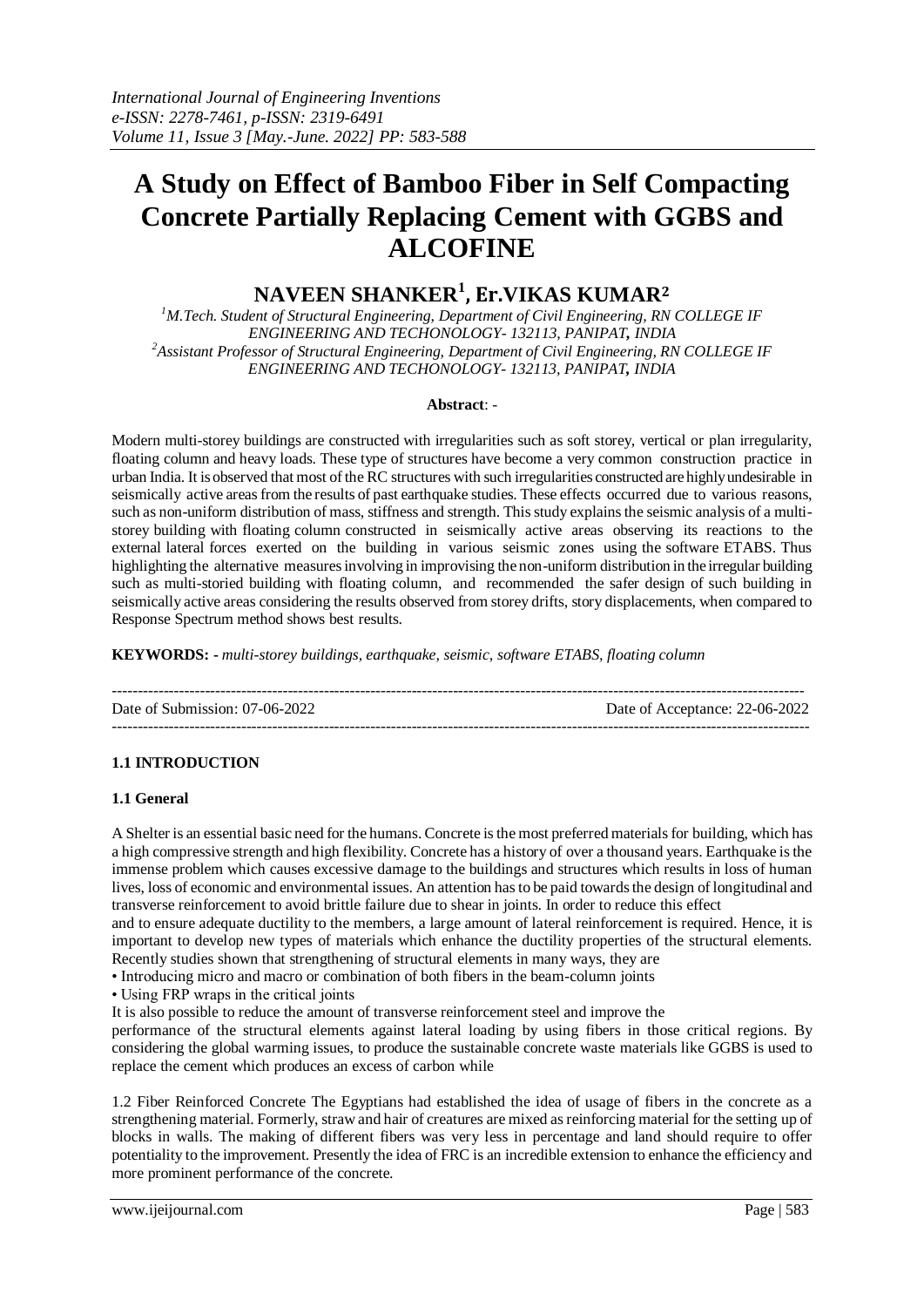#### It is required to yield the highly strength, workable and durable concrete through appropriate

length to diameter ratio. The main motivation of using the natural fibers is to produce the sustainable fiber reinforced concrete which provides the strength, better crack resistance capacity to structures in order to attain the better performance by building the structures rigid. In light of normal concrete retains less tensile, ductile and crack resistance. In brittle materials like plain concrete, structural flaws (micro cracks) develop even afore loading, mainly due to drying shrinkage and volume variations. Hence, to overwhelm all these difficulties, another way like fiber reinforced concreting technique has been used. FRC is a composite material contains fibers in the cement matrix are distributed orderly or randomly. Its characteristics depend on the effective transmission of stress between the fiber and matrix. The main considerations are kind of fiber, geometry, orientation, and scattering of the fibers. Dimension and shape of the aggregate used in concrete and mixing, compaction methods of concrete. 1.3 Bamboo Fiber Reinforced Self Compacting Concrete BFRSCC is a composite material, where natural fibers are used in SCC. The concrete involves bamboo fibers of different lengths and different diameters with different fractions. Jute and kneaf plant strands are ordinarily being used for automobiles as substitutes for glass strands. Due to smaller amount of land accessibility to develop the common plants, increase in those fiber productions on the earth was too difficult. So, we have to identify an alternative solution to extract the similar fibers. For that the Bamboo is best alternative, it isn't grass neither wood, it ensures two of their features and it is too strength because of alignment tough fiber bundles in its longitudinal direction.

The bamboos are popular plants in the subfamily Bambusoideae of the grass family Poaceae. Bamboo constitutes, intermodal segments of the stalk are typically hollow and the vascular bundles are distributed in the cross-section all over the stalk instead of in a cylindrical organization. No presence of dicotyledonous woody xylem. Hence, deficiency growth of wood makes the stem of palms, monocot, and huge bamboo, to be columnar other than tapered. 1.4 Self Compacting Concrete SCC is one of the latest development in the concrete industry. It's first introduced during 1980 by Okamura from Japan. From that point forward it is the topic of various examinations to accomplish the preferred characteristics of new concrete structures. It was emerged as an

advanced technology which has an ability to achieve the best concept in the field of concrete field. It has the main benefit that it flows under its self-weight which attains full compaction and

completely fills formwork, even in the presence of crowded reinforcement. It is the best solution for both normal and precast concrete construction because of advanced construction practice,

performance, and safety and health benefits. The latest application of SCC focusses on great performance and uniform quality. 1.5 Need of SCC Using self -compacting concrete in structural elements will results in the compaction of the concrete as well as the reduction in the cost of vibrating compaction. Greatly improved construction structures are achieved by self - compacting concrete. The real-world applicationsshowed that SCC can reduce the casting noise, enhance efficiency of the construction and durability of concrete, hence fore SCC commonly used in practice.

#### **Advantages of SCC**

• In case of crowded reinforcement, tough access etc. situations, SCC produces consistent concrete.

- Even in the case of heavy reinforcement, SCC achieves a good bond between concrete and reinforcement
- It has good filing ability, mainly all over the reinforcement and also resists the segregation
- Total concrete pouring time is reduced because of fast and more effective placement of concrete

• It is used to create different structural and architectural shapes where surface finishing for those is difficult to

- achieve by conventional concrete It guarantees the enhanced quality in case of in-situ pile foundation
- The Noise level of the construction site is reduced as a result of not using a vibration machine.
- The required number of workers on construction sites can be minimized as well as the energy consumption
- Safer and healthier working environment is obtained
- In the precast industry construction time is reduced with accelerating construction process.

## **3. Disadvantages of SCC**

• More experience and care should be taken for the Production of SCC than the conventional vibration. an unrestrained moisture content difference of even 1% in the fine aggregate ought to greatly affect the SCC rheology at a less water- cement ratio

• The formwork should be designed for resisting the concrete liquid pressure which is greater than normal concrete • Because of potential leakage along the way which create environmental and contamination hazards, practically, the full mixer of SCC is possible.

# **1.5 Applications**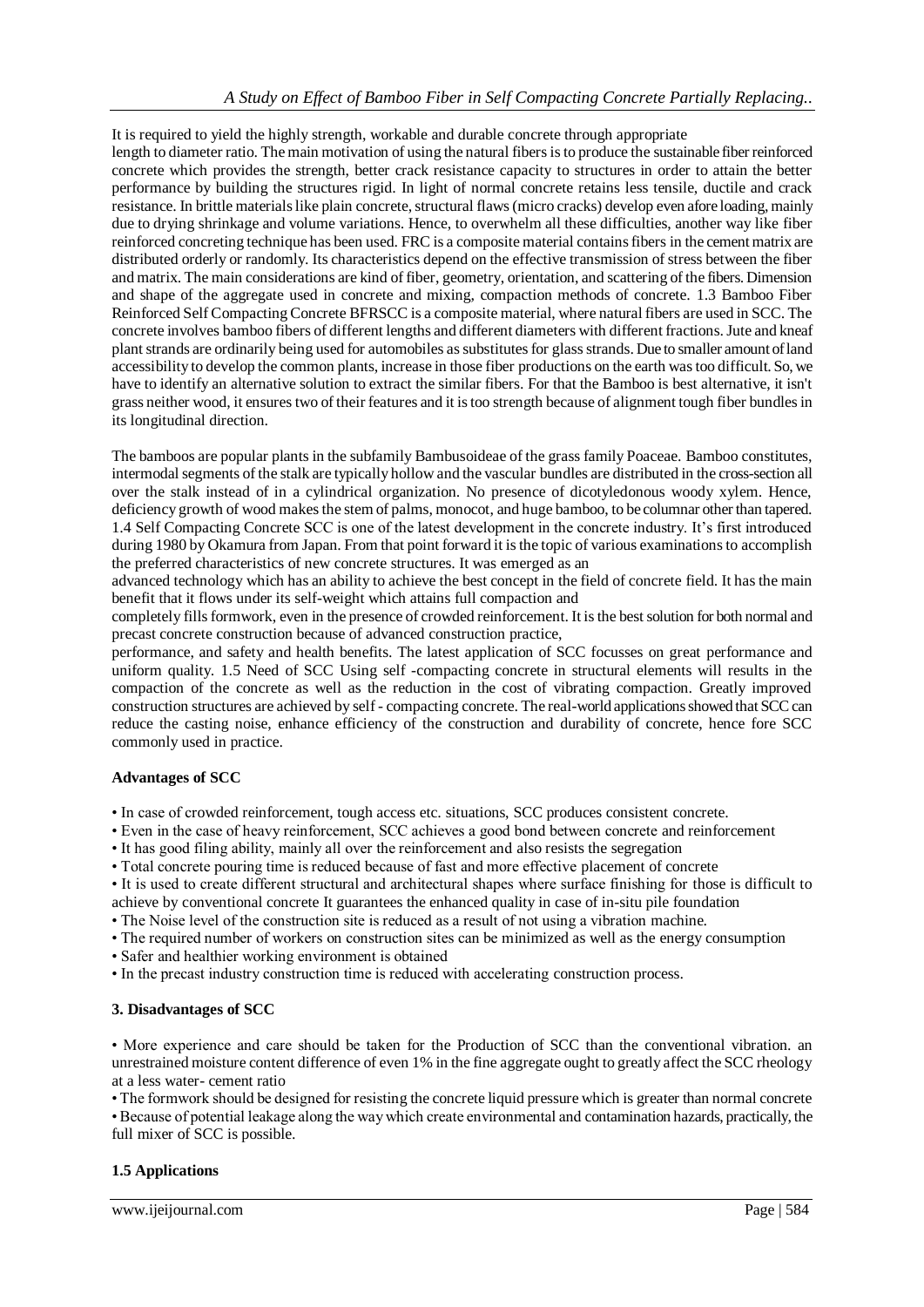1. Self-healing bacterial concrete can be used for sectors such as tunnel-lining structure basement wall, Highway Bridge, concrete floors and marine structures.

#### **1.6 OBJECTIVE OF THE STUDY**

The objectives of the present study are as follows: The present research investigates the effectiveness of bamboo fibers in concrete elements by improving the conventional concrete. The main objectives of the study are:

•To investigate whether innovative bamboo fiber of different ages can be used in the concrete since it is a natural fibrous plant having high tensile strength which imparts good strength as well

as carbon sequestrate will be considering as ecofriendly fiber

 $\bullet$  To evaluate the fiber length to the fiber diameter ratio ( $1/d$ ) of bamboo fibers in concrete based

on mechanical properties, since the mechanical properties mainly depends on the aspect ratio, fiber type, volume loading percentage, orientation, dispersion of fiber and fiber-matrix adhesion

• To evaluate the optimum percentage of alcidine that replaced the cement in SCC mix with GGBS to produce sustainable and highly durable SCC

• To study the effectiveness of the natural bamboo fibers in the SCC with GGBS and alccofine based on strength characteristics, since SCC was emerged as an advanced technology combining with fibers, GGBS and alccofine can produce a high srength and durable concrete (i.e. BFRSCC with GGBS and alccofine )

• To study the durability characteristics of BFRSCC with GGBS and alccofine like fire resistance, acid attack, alkaline attack

• To assess the real performance of the BFRSCC with GGBS and alccofine peripheral beam - column joint by experimentally and analytically

## **2.1 LITERATURE REVIEW**

Saandeepani and Krishna Murthy (2013) has led examinations utilizing distinctive natural strands to the field of concrete in the mandate to estimate the strength characteristics and furthermore for watch the lessening in the propagation of shrinkage crack issues. He presumed that Slump was diminishing with the expansion of strands. Increasingly the fiber- powder proportion, additional is the reduction in slump on account of receptiveness of water by filaments. The adding of filaments improved the compression strength with 0.5% fiber- powder proportion and slight increment for 1% of the fiber- powder proportion contrasted with normal concrete. In any case, at the fiber cement proportion of 1.5%, however SP is included, the compression strength is diminished contrasted with normal concrete. The major observation from this research is the usage of fibers increases the strength and decreases the workability, it can mitigate by adding super plasticizers. Majid Ali (2012) has investigated distinctive natural fibers utilized as a part of the most recent couple of decades, and accordingly, it can be utilized as a source of perspective for the prospective research of a specific fiber. The consumption of natural filaments, as reinforcing content for composite is economical for increment of their specific properties like strength, durability and additionally blends of these. On account of varieties exist in properties of natural fibers, deviations ought to be appropriately tended to as we need to sort the gradation of aggregates. The major observation from this research is the usage of natural fiber increases the strength and for improving durability properties we need to add some materials and protective coatings. Ashik and Sharma (2015) has reasoned that there is a probability to upgrade the properties of jute fiber reinforced polyester composites. But only a few investigations examinations carried on GJFREHC and properties. To locate the dynamic properties of the composites utilizing modal test technique, there was no much data accessible. It drives the way for the examination of mechanical and dynamic behavior of GJFREHC. Both static test techniques and dynamic test strategies were conducted and validated the outcomes through FE simulation. The important observation from this work is the usage of natural fiber leads to the increment in strength but in order to asses real ime performance we need to conduct both static and dynamic test by experimental and can validate with numerical simulation. Mohammad Adnan Farooq and Mohammad Shafi Mir (2011) has presented the research to determine the effect of steel fibers, aspect ratio, optimum volume fraction and also mechanical characteristics of the steel fibers. After conduction of different experiments, it inferred that the young's modulus of concrete is altogether enhanced by the utilization of fibers of steel with the optimum fiber volume fraction for both the aspects ratios 71 and 50 was 1.5%. The important information from this work is to assess the effect of fibers, aspect ratio and optimum volume fraction are the major parameters.

Rama Krishna and sundarajan (2005) announced the experimental examinations on the different fiber such as coir, sisal, jute, and hibiscus cannebinus cement mortar slabs of mortar 1:3 and of size 300 mm  $\times$  300 mm  $\times$  20 mm. a simple projectile test was conducted to study effect of impact loads. Four different fiber contents 0.5%, 1.0%, 1.5% and 2.5% by weight of cement and three fiber lengths (20 mm, 30 mm and 40 mm) were considered. The test outcomes inferred that the increase of impact resistance for the inclusion of the natural fibers increases parameters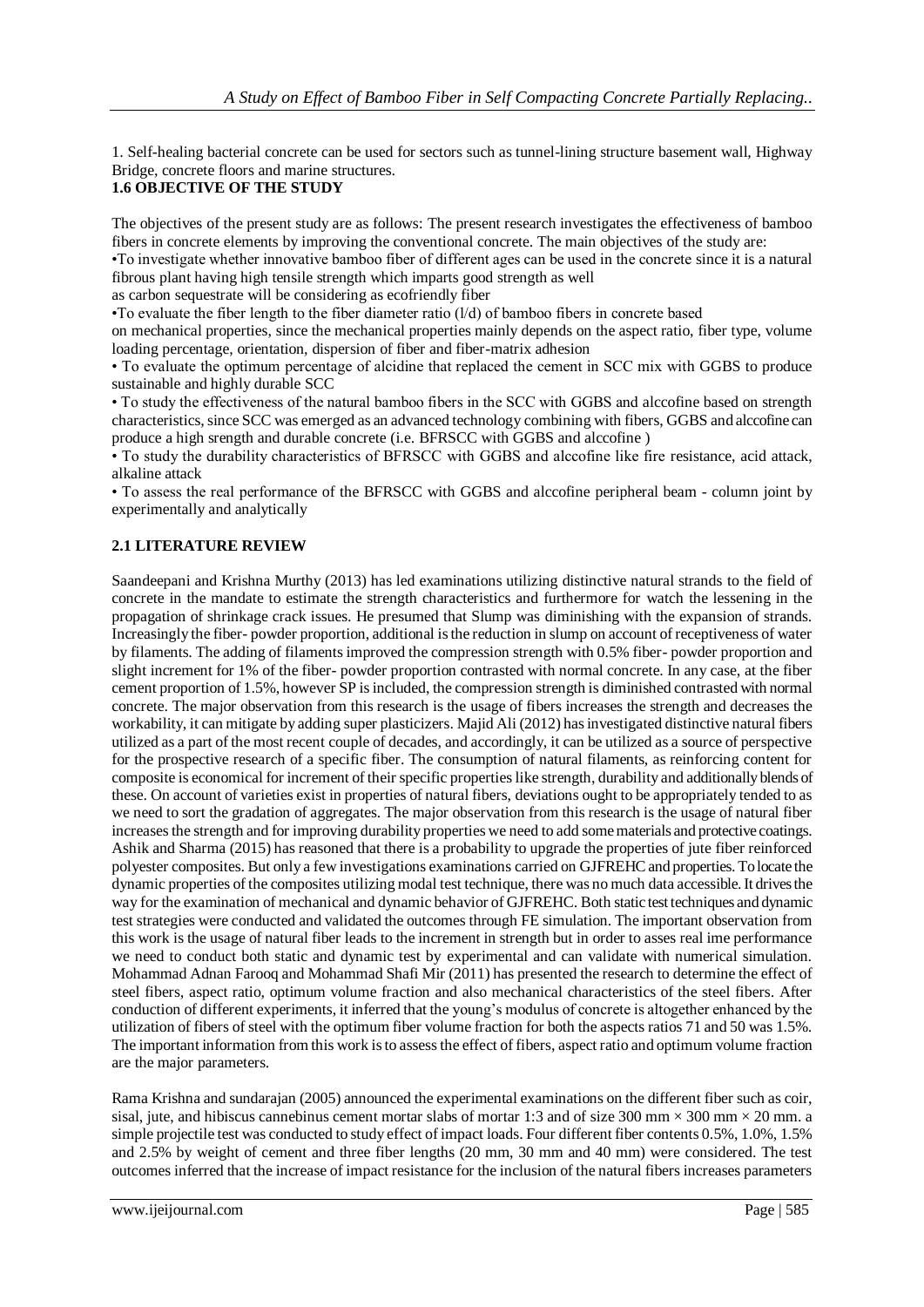like resistance of impact (Ru), ratio of impact crack-resistance (Cr), a ratio of residual impact strength (IRS) and the condition of fiber at ultimate failure by 3–18 times than that of the conventional mortar slab. The coir fiber reinforced mortar slab has demonstrated the best performance.

Zakikhani et al. (2014) stated that bamboo fibers can be utilized in construction industries as composite because of its ecological supportability, mechanical properties, and a reinforced polymer matrix. Examinations gave the structure of bamboo and diverse techniques for extraction of bamboo, for example, mechanical, chemical and combination of mechanical and chemical extraction and furthermore they contrasted with glass fiber on account of its lightweight, biodegradability and low cost. The research work gave different methods of extraction of bamboo fibers and when it resembles the glass fiber in terms of its properties and cost.

FRC is the broadly used construction material by adding the different material and volume of fibers the strength of the concrete can be improved. This chapter presents the details of materials used and selection of bamboo, extraction process,

prevention methods and properties of bamboo fibers used, concrete mix design, details of the specimen for conducting the tests.

#### **Materials**

The different materials utilized in the investigation are explained briefly below

- Cement
- Fine aggregates
- Coarse aggregates
- Alccofine
- Ground Blast furnace slag
- Bamboo fiber

#### **Cement**

OPC grade of 53 tested according to IS: 4031-1988 and confirmed to IS: 12269- 2004 was used in the investigations. Table 3.1 indicates Physical characteristics of cement.

#### **Alccofine**

Alccofine is slag with high reactivity and high glass content product specifically processed attained by the process of controlled granulation. The raw materials chiefly constitute small quantity of calcium silicates. The controlled particle size distribution is attained by processing with other select ingredients. Alccofine 1203 provides good workability and utilized as a high range water reducer to increase compression strength. Due to the accurate procedure of this distribution of particle size, this alccofine gives the greater results and reduces the content of water.

#### **GGBS**

GGBS is using because of its overall economy in making and as worthy as their enriched performance in aggressive environments. It's obtained by quenching melted iron slag from a blast furnace in water to provide a granular glassy product. After that it is dried and grinded into the powder. Table 3.3 indicates Physical characteristics of GGBS.

#### **Fine Aggregates**

The materials smaller than 4.75 mm size is called fine aggregates. The code to be referred to understand the specification for fine aggregates is: IS 383:1970.

The criteria to classify fine aggregates are:

 $\Box$  If they are Natural/Man-made.

 $\Box$  According to their size.

 $\Box$  According to the IS specification

Fine aggregate may be described more clearly according to their availability as:

• Natural Sand– it is the aggregate resulting from the natural disintegration of rock and which has been deposited by streams or glacial agencies

• Crushed Stone Sand– it is the fine aggregate produced by crushing hard stone. Crushed Gravel Sand– it is the fine aggregate produced by crushing natural gravel. According to size the fine aggregate may be described as coarse sand, medium sand and fine sand.IS specifications classify the fine aggregate into four types according to its grading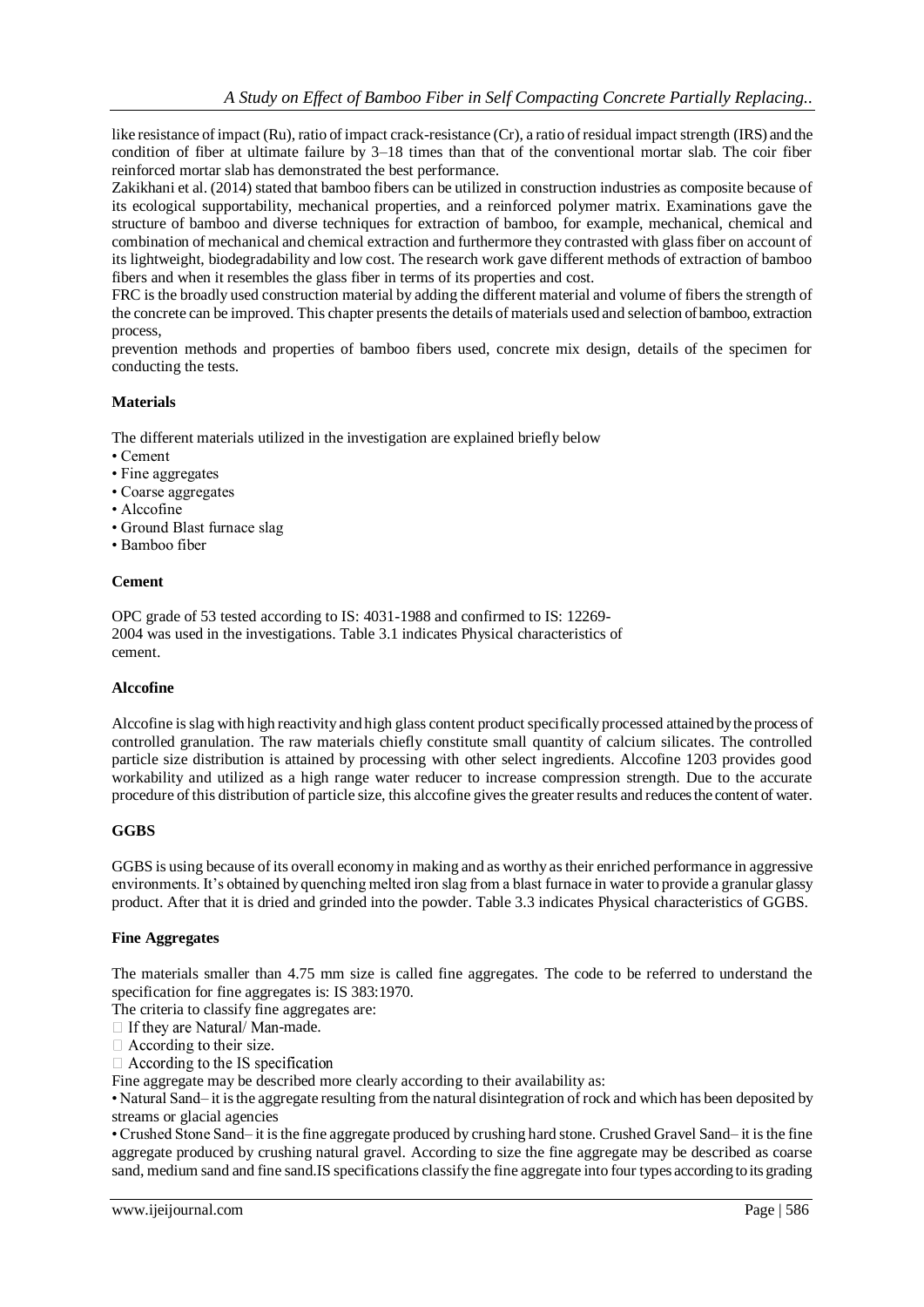as fine aggregate of grading Zone-1 to grading Zone-4. The four grading zones become progressively finer from grading Zone-1 to grading Zone-4. 90% to 100% of the fine aggregate passes 4.75 mm IS sieve and 0 to 15% passes 150 micron IS sieve depending upon its grading zone. In this project Natural sand is used of following properties.

#### **Coarse Aggregates**:

Locally available well graded granite aggregates of normal size greater than 4.75 mm and less than 16mm. The code to be referred to understand the specification of the coarse aggregates from natural sources is: IS 383:1970. Coarse aggregate may be further classified as:

• Uncrushed Stone– it results from natural disintegration of rock.

Crushed Stone– it results from crushing of gravel or hard stone.

• Partially Crushed Stone– it is a product of the blending of the above two aggregate. In this project Crushed stone used as coarse aggregate of following properties

#### **Bamboo Fibers**

Bamboo fibers are natural plant fibers which has numerous benefits such as environmentally friendly, sustainable, less cost, less density, extraordinary growth rate, strength, and good CO2 sequestrate. It's compared with glass fiber for the reason that of its lightweight, biodegradability, and less cost. Bamboo is primarily a type of huge grass with wooded stems. The stems of the plant are young called "shoots" and when the plant completely mature called "culms". The bamboo plant comprises of two parts – the "Culm"or stem which grows above the ground and below ground that bears the roots called "rhizome". "A bamboo culm yields up to 15 km of a pole and diameter of 30cm approximately in its whole life. These possessions made it to use by tradition for the massive utilization in building construction and living tools, and also used as composite reinforced material based on the extraction of fibers in a well-ordered manner. Even though, there may be some problems that provide obstructions to an extensive usage of fibers of bamboo. They are as below

•Mechanical and chemical possessions of bamboo are insufficient at the fundamental phase and moisture resistance is low

•The existing method of extraction of fibers from bamboo Culm is not suitable for engineering and marketable production

#### **EXPERIMENTAL INVESTIGATIONS**

#### • Tensile test

The tension assessment is perhaps the most essential kind of mechanical test that can conduct on materials. These are simple, inexpensive and fully standardized. As the material is pulled in its length direction we can find the strength based on how much it. To perform the test, bamboo samples should prepare. Firstly, the suitable size and shape of the samples were cut. The distance

between the nodes gives the length of the specimen. Usually the 9 and 12 inches (229 and 305 mm) long samples were tested. So, we have taken 9 inches (230mm) sized specimen bamboo strips as shown in the figure 3.9. Some of the samples were too strong to brake, widths of the samples were reduced. The thickness along with the widths are differed between the samples. Since it is a natural material whose physical characteristics are varied and careful sample dimensioning to be done before testing.

• Compressive strength indicates compressive strength of bamboo fiber reinforced concrete cubes of size 150mmx150mmx150mm using fibers of diameters (D1) 700 μ and (D2) 1.156 mm for M30 grade of concrete for 28 days for the aspect ratio of 30, 40 and 50. it is shown that the diameters 700μ and 1.156 mm fibers at 1% aspect ratio (l/d) of 40 gave the maximum compressive strength. The diameter 1.156 mm fibers at 1% gave the maximum compressive strength of 41N/mm2with an aspect ratio (l/d) of 40 when mixed with concrete. Both the diameters of fibers showing the decrement in the strength at the 1.25% addition of fibers.

• Splitting tensile strength

indicates splitting tensile strength of BFRC cylinders of size 150mmx300mm using two different diameters (D1) 700 μ and (D2) 1.156 mm for M30 grade of concrete for 28 days for the aspect ratio of 30, 40 and 50. It is shown that the diameter of 1.156 mm fibers at 1% gave the maximum split tensile strength of 4.8N/mm2with an aspect ratio (l/d) of 40 when mixed with concrete. Both the diameters of fibers showing the lesser decrement in the strength at the 1.25% addition of fibers.

• Flexural strength